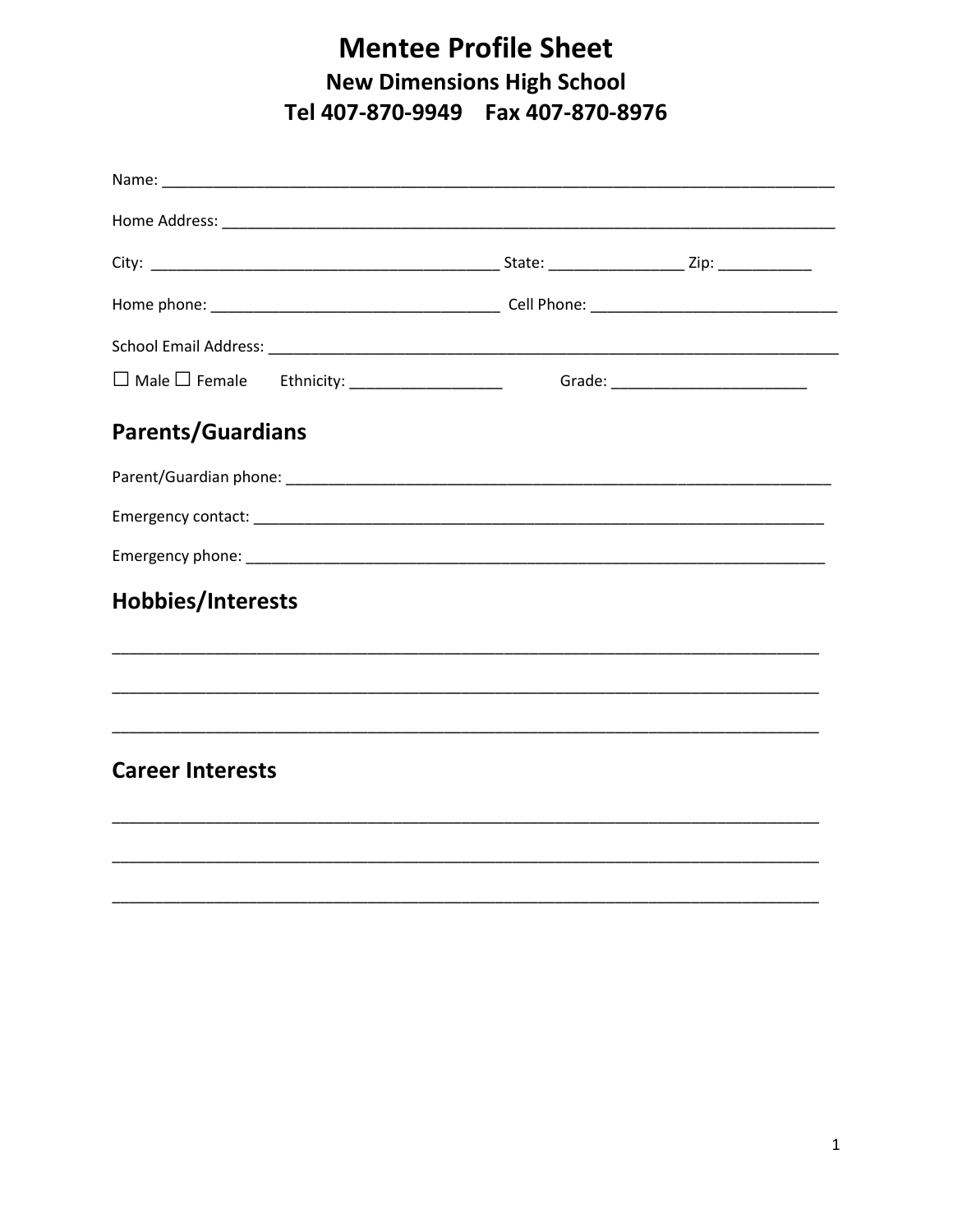## **Academic Profile**

I need help in the following subject:

 $\Box$  Reading  $\Box$  Science  $\Box$  Foreign Language  $\Box$  ESL  $\Box$  Social Studies

 $\Box$  Composition  $\Box$  Math  $\Box$  Physical Education Other:

Grade Point Average/Recent test scores: Management of the Contract of the Contract of the Contract of the Contract of the Contract of the Contract of the Contract of the Contract of the Contract of the Contract of the Cont

## **Match Criteria**

Times available for meeting with mentor:

| Mon AM                                                                                                         | Tue AM | Wed AM | Thurs AM | Fri AM |  |  |  |  |
|----------------------------------------------------------------------------------------------------------------|--------|--------|----------|--------|--|--|--|--|
|                                                                                                                |        |        |          |        |  |  |  |  |
| Mon PM                                                                                                         | Tue PM | Wed PM | Thurs PM | Fri PM |  |  |  |  |
|                                                                                                                |        |        |          |        |  |  |  |  |
|                                                                                                                |        |        |          |        |  |  |  |  |
|                                                                                                                |        |        |          |        |  |  |  |  |
|                                                                                                                |        |        |          |        |  |  |  |  |
| Other obligations (employment, family, religious, etc.): etc. and the control of the control of the control of |        |        |          |        |  |  |  |  |
|                                                                                                                |        |        |          |        |  |  |  |  |
|                                                                                                                |        |        |          |        |  |  |  |  |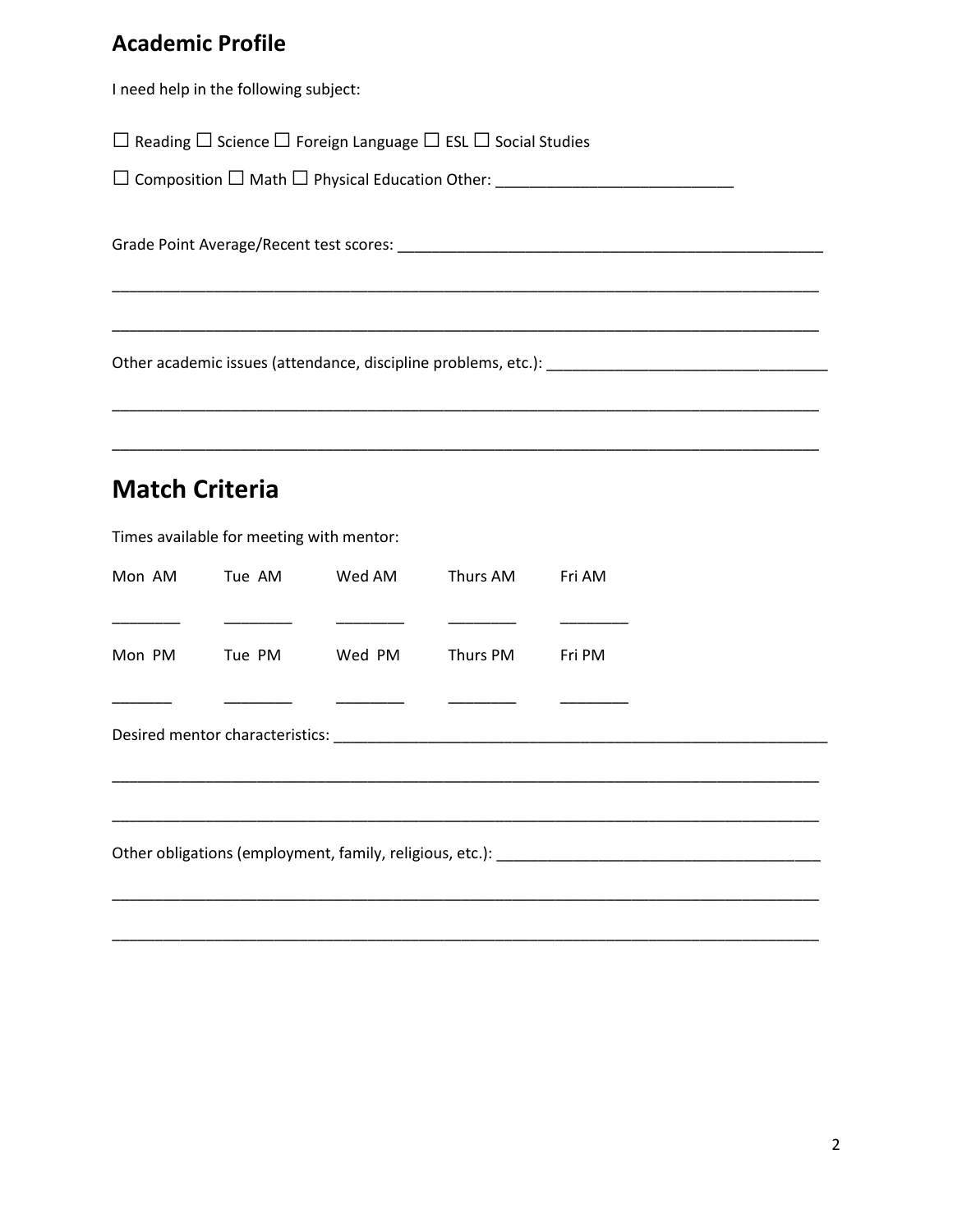| Student's Name:                                                                                                                                                                                           |                                                                                                                                                              | Today's Date:                                                                                                                                                                                                                                                |                                                                                                                                                 |  |
|-----------------------------------------------------------------------------------------------------------------------------------------------------------------------------------------------------------|--------------------------------------------------------------------------------------------------------------------------------------------------------------|--------------------------------------------------------------------------------------------------------------------------------------------------------------------------------------------------------------------------------------------------------------|-------------------------------------------------------------------------------------------------------------------------------------------------|--|
| Please check all that apply to you:                                                                                                                                                                       |                                                                                                                                                              |                                                                                                                                                                                                                                                              |                                                                                                                                                 |  |
| Improve general study habits<br>Improve note taking skills<br>Improve time management skills<br>Improve reading comprehension                                                                             |                                                                                                                                                              | Improve math skills<br>Improve vocabulary<br>Improve test taking skills<br>Improve grade point average                                                                                                                                                       | Receive transfer information<br>Make career decisions<br>Plan college courses<br>Improve spelling                                               |  |
| Please check any of the following                                                                                                                                                                         |                                                                                                                                                              |                                                                                                                                                                                                                                                              |                                                                                                                                                 |  |
| Out of school too long<br>Afraid of failing in school<br>Difficulty finding child care<br>Afraid I might not fit in at NDHS<br>Difficulty meeting new people<br>Panic during tests<br>Few computer skills |                                                                                                                                                              | My family does not understand school demands<br>Unsure of NDHS procedures<br>Difficulty participating in discussions<br>Little or no experience on the Internet<br>Difficulty managing money<br>Difficulty meeting deadlines<br>May need personal counseling |                                                                                                                                                 |  |
| What obstacle(s) would most likelv prevent vou from completing vour academic goals? (Check all that apply):                                                                                               |                                                                                                                                                              |                                                                                                                                                                                                                                                              |                                                                                                                                                 |  |
| Poor study habits<br>Lack of money<br>Taking the wrong classes<br>Always feeling tired<br>Recurring health concerns<br>Alcohol and/or drug problems<br>No support from family/friends                     | <b>Bad grades</b>                                                                                                                                            | Take things too seriously<br>Problems at home<br>Trouble sleeping<br>_ Afraid to speak up in class<br>Feeling depressed or sad<br>Dealing with bills                                                                                                         | Family medical problems<br>Separation or divorce<br>No close friends at NDHS<br>Easily distracted<br>Too shy<br>Always worrying<br>Test anxiety |  |
| What other areas will vou need assistance with?                                                                                                                                                           |                                                                                                                                                              |                                                                                                                                                                                                                                                              |                                                                                                                                                 |  |
| <b>FINANCIAL:</b><br>Personal budget<br><b>FAFSA</b><br>Grants/Scholarships<br>Loans                                                                                                                      | <b>PERSONAL ISSUES:</b><br><b>Stress Management</b><br>Substance Abuse<br>Relationships<br>Anxiety<br>Depression<br>Motivation<br><b>Exploring Diversity</b> | LIFE:<br>Homeless<br>Food<br>Pregnancy/Childcare<br>Suicidal                                                                                                                                                                                                 | <b>CAREER:</b><br>Interviewing<br>Resume/Cover letter<br>Job Searching<br>Leadership<br>development<br>Goal/Decision<br>Making                  |  |
| Describe vour feelings about the following subiects in one or two sentences:                                                                                                                              |                                                                                                                                                              |                                                                                                                                                                                                                                                              |                                                                                                                                                 |  |
|                                                                                                                                                                                                           |                                                                                                                                                              |                                                                                                                                                                                                                                                              |                                                                                                                                                 |  |
|                                                                                                                                                                                                           |                                                                                                                                                              |                                                                                                                                                                                                                                                              |                                                                                                                                                 |  |
|                                                                                                                                                                                                           |                                                                                                                                                              |                                                                                                                                                                                                                                                              |                                                                                                                                                 |  |
|                                                                                                                                                                                                           |                                                                                                                                                              |                                                                                                                                                                                                                                                              |                                                                                                                                                 |  |
| Science:<br>List your personal goals and career objectives:                                                                                                                                               |                                                                                                                                                              |                                                                                                                                                                                                                                                              |                                                                                                                                                 |  |
| Explain why you selected NDHS to continue your educational endeavors:                                                                                                                                     |                                                                                                                                                              |                                                                                                                                                                                                                                                              |                                                                                                                                                 |  |